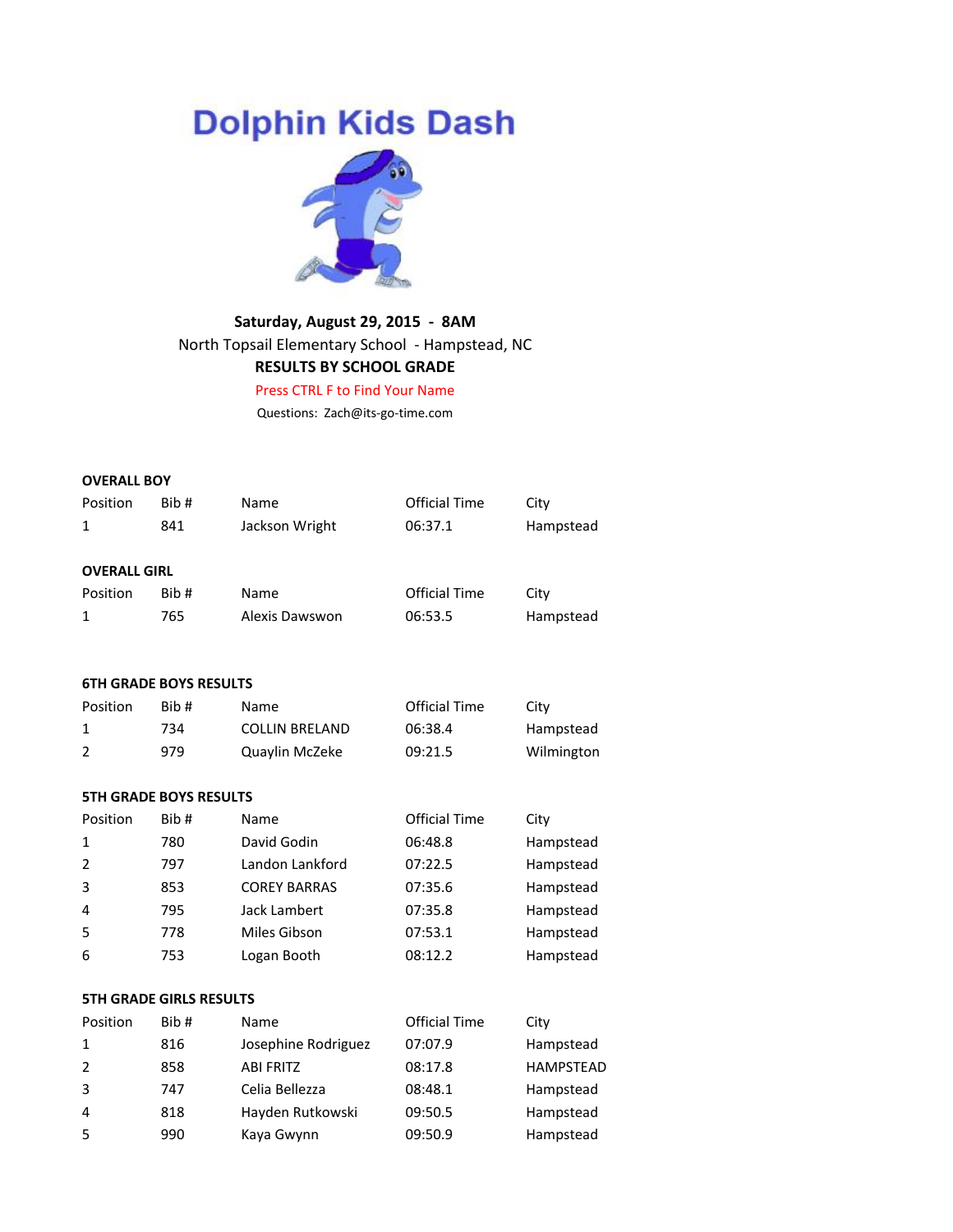|  | 757 | Sadie Butler | 12:32.5 | Surf City |
|--|-----|--------------|---------|-----------|
|--|-----|--------------|---------|-----------|

# **4TH GRADE BOYS RESULTS**

| Position       | Bib# | Name                  | <b>Official Time</b> | City       |
|----------------|------|-----------------------|----------------------|------------|
| 1              | 749  | Nathan Benzie         | 07:17.5              | Hampstead  |
| 2              | 859  | <b>IAN FRITZ</b>      | 07:27.2              |            |
| 3              | 844  | Khai Colebrook        | 07:41.1              | Hampstead  |
| $\overline{4}$ | 770  | Finn Filer            | 07:59.8              | Hampstead  |
| 5              | 783  | Landon Gwinn          | 08:37.1              | Hampstead  |
| 6              | 825  | Colton Silfe          | 08:49.8              | Hampstead  |
| 7              | 838  | <b>Thomas Whitton</b> | 09:55.5              | Hampstead  |
| 8              | 980  | Jaylin McZeke         | 12:38.1              | Wilmington |
| 9              | 986  | Simon Williams        | 13:08.3              | Wilmington |

# **4TH GRADE GIRLS RESULTS**

| Position       | Bib# | Name                    | <b>Official Time</b> | City         |
|----------------|------|-------------------------|----------------------|--------------|
| $\mathbf{1}$   | 742  | <b>Hailey Armstrong</b> | 07:45.5              | Hampstead    |
| 2              | 813  | Syriana Pasquantonio    | 07:56.7              | Surf City    |
| 3              | 738  | OLIVIA COLE             | 08:05.1              |              |
| $\overline{4}$ | 861  | <b>ASHLYN CITARELLI</b> | 08:18.3              |              |
| 5              | 785  | <b>Grace Holmes</b>     | 08:37.5              | Hampstead    |
| 6              | 748  | Marielle Bellezza       | 08:48.6              | Hampstead    |
| 7              | 988  | Jamie Kittinger         | 09:16.9              | Fayetteville |
| 8              | 987  | Lea Lyles               | 09:36.3              | Wilmington   |
| 9              | 821  | Marissa Short           | 10:14.1              | Hampstead    |

#### **3RD GRADE BOYS RESULTS**

| Position       | Bib# | Name                | <b>Official Time</b> | City      |
|----------------|------|---------------------|----------------------|-----------|
| 1              | 777  | Isaiah Gibson       | 06:37.7              | Hampstead |
| 2              | 784  | J. Luke Hatton      | 08:44.4              | New Bern  |
| 3              | 820  | Jeremiah Shepherd   | 09:14.8              | Hampstead |
| $\overline{4}$ | 839  | <b>Tyler Wilson</b> | 09:27.9              | Hampstead |
| -5             | 809  | Robert Moore        | 09:56.6              | Hampstead |
| 6              | 752  | Ethan Booth         | 12:53.7              | Hampstead |

# **3RD GRADE GIRLS RESULTS**

| Position | Bib# | Name                   | Official Time | City       |
|----------|------|------------------------|---------------|------------|
|          | 796  | Ryan Lambert           | 07:28.0       | Hampstead  |
| 2        | 984  | Dallas Myers           | 08:13.6       | Wilmington |
| 3        | 855  | <b>ADALAE JOHNSON</b>  | 08:52.7       | NC.        |
| 4        | 740  | <b>Taylor Albright</b> | 10:47.1       | Hampstead  |

#### **2ND GRADE BOYS RESULTS**

| Position | Bib# | Name        | Official Time | City      |
|----------|------|-------------|---------------|-----------|
|          | 848  | Owen Reece  | 07:55.6       | Surf City |
|          | 822  | Micah Short | 08:14.4       | Hampstead |